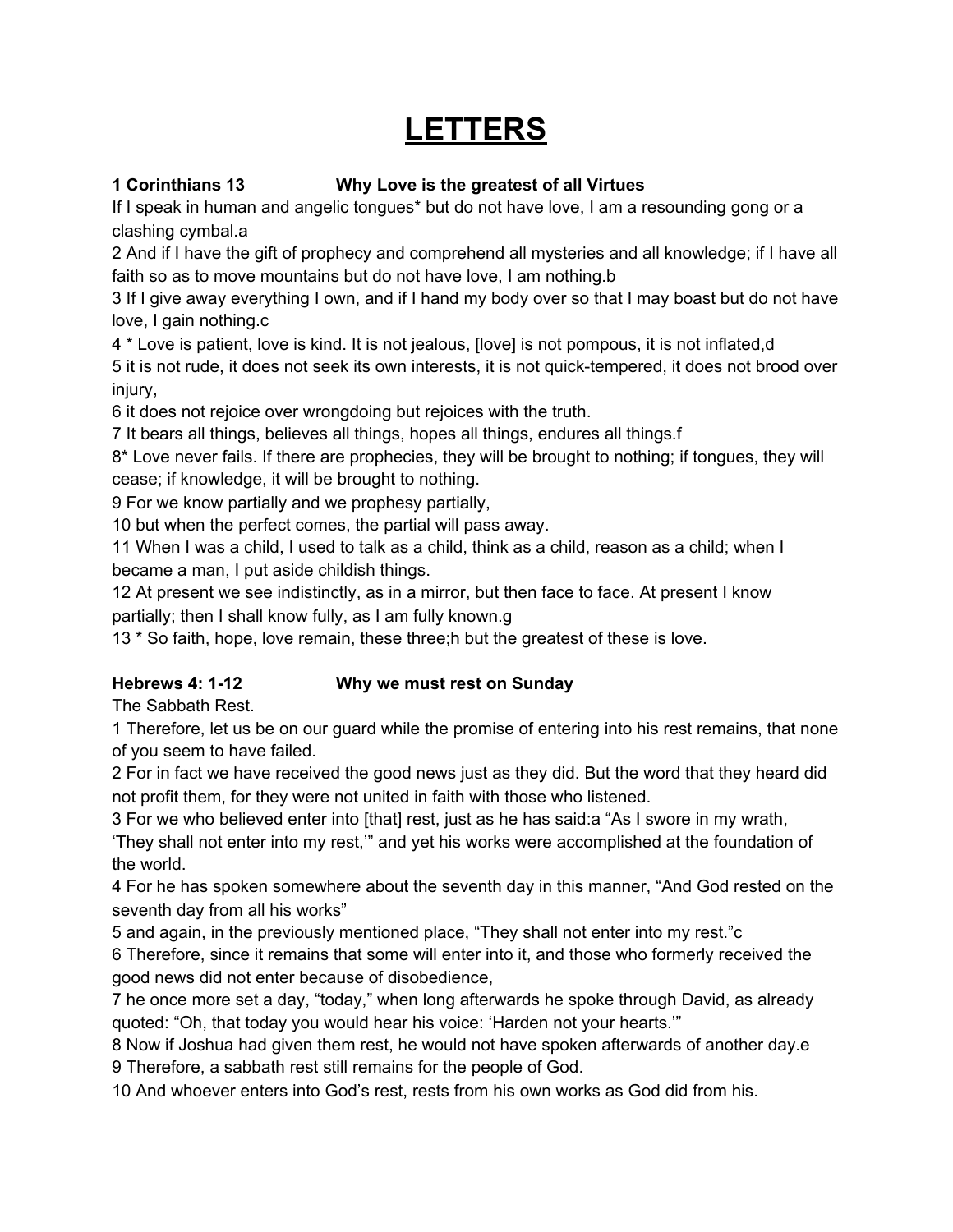11 Therefore, let us strive to enter into that rest, so that no one may fall after the same example of disobedience.

12 Indeed, the word of God is living and effective, sharper than any two-edged sword,

penetrating even between soul and spirit, joints and marrow, and able to discern reflections and thoughts of the heart.f

## **Galatians 2:15-21 Why Faith replace Rules**

15 We, who are Jews by nature and not sinners from among the Gentiles,

16 [yet] you know that a person is not justified by works of the law but through faith in Jesus Christ, even we have believed in Christ Jesus that we may be justified by faith in Christ and not by works of the law, because by works of the law no one will be justified.\*

17 But if, in seeking to be justified in Christ, we ourselves are found to be sinners, is Christ then a minister of sin?\* Of course not!

18 But if I am building up again those things that I tore down, then I show myself to be a transgressor.\*

19 For through the law I died to the law,\* that I might live for God. I have been crucified with Christ;o

20 yet I live, no longer I, but Christ lives in me; insofar as I now live in the flesh, I live by faith in the Son of God who has loved me and given himself up for me.p

21 I do not nullify the grace of God; for if justification comes through the law, then Christ died for nothing.

## **Ephesians 4:1-6 How we are meant to be united**

Unity in the Body.

1 \* I, then, a prisoner for the Lord, urge you to live in a manner worthy of the call you have received,a

2 with all humility and gentleness, with patience, bearing with one another through love,b 3 striving to preserve the unity of the spirit through the bond of peace:c

4 \* one body and one Spirit, as you were also called to the one hope of your call;d

5 one Lord, one faith, one baptism;e

6 one God and Father of all, who is over all and through all and in all.

## **1 Timothy 2:1-6 Pray for others**

Prayer and Conduct.

1 \* First of all, then, I ask that supplications, prayers, petitions, and thanksgivings be offered for everyone, 2 for kings and for all in authority, that we may lead a quiet and tranquil life in all devotion and dignity.

3 This is good and pleasing to God our savior,b

4 who wills everyone to be saved and to come to knowledge of the truth.c

5 For there is one God. There is also one mediator between God and the human race,

Christ Jesus, himself human,

6 who gave himself as ransom for all.